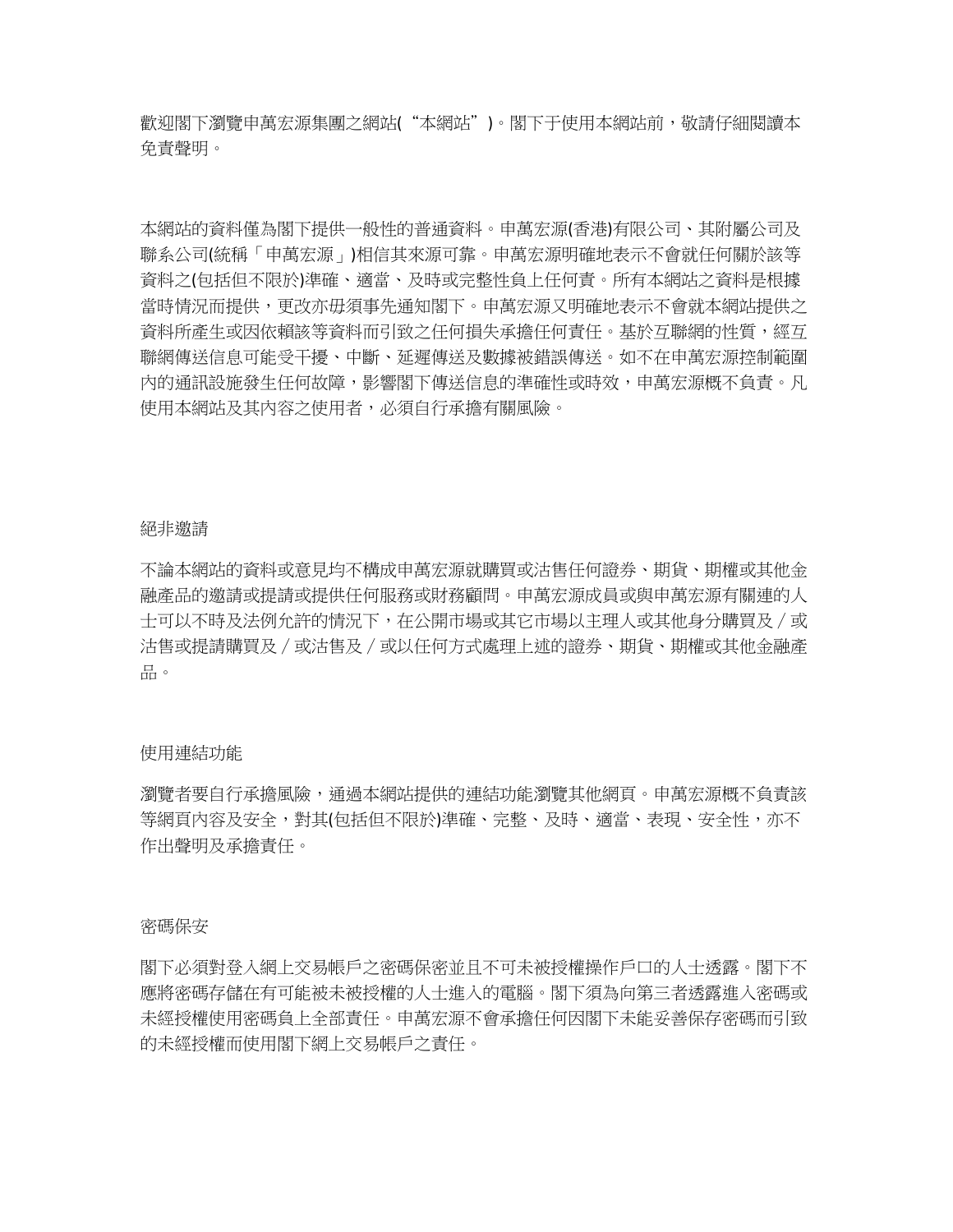使用網上證券期貨交易的風險披露

(1)閣下知道及同意由於互聯網本身的特性,互聯網可能並非是完全保密及可靠的通訊方 式。傳輸數據,接收指示或其他資料時可能出現延遲,執行指示時可能出現延遲或可能以 不同於指示發出時的價格執行指示。通訊之誤解或錯誤的風險,而指示發出後一般不能取 消;

(2)有關使用網上交易服務的進入密碼,閣下確認及明白閣下須為向第三者透露進入密碼或 未經授權使用進入密碼負上全部責任。只要進入密碼被用作證明指示的來源,該指示視為 由閣下發出、真確、完整、準確及對閣下有約束力,不論該指示是否確實由閣下發出;及

(3)閣下明白申萬宏源毋須為以下情況負責:(i)執行指示出現延遲或錯誤;(ii)由於器材、設 施或其他原因在申萬宏源沒有確實預見或知道,或不能控制的情況下出現錯誤、停頓或不 能使用而導致申萬宏源未能執行指示。申萬宏源沒有就通過網上交易服務散發或可取得的 資料的時間性、準確性、完整性、可靠性作出任何聲明或保證。

使用網上電子結單的風險披露

閣下確認及承諾:

(1)於使用網上綜合服務("本服務")時,閣下只獲申萬宏源證券(香港)有限公司("經紀") 授權使用所提供的電腦軟件其他材料。經紀對該等電腦軟件及材料保留所有知識產權;

(2)閣下不會和不會嘗試改變、修改、破解編程、以反向編程破解、破壞、毀壞或以其他方 式更改網上綜合服務平台或提供給閣下的軟件和其他材料,亦不會在未獲授權的情況下進 入網上綜合服務平台;

(3)閣下知悉任何人士從事上述 1(b)段所載任何行為時,須即時通知經紀。

(4)閣下對因使用本服務而使經紀蒙受的所有損失、債務、開支、索償或損紀,於經紀要求 時閣下將作出全部彌償;

(5)閣下須遵守經紀不時制訂本服務操作守則和程序;

(6)如閣下並無遵守本條款及細則或經紀不時發出的其他保安指引或建議,經紀不會為機密 資料未經授權被披露而承擔責任;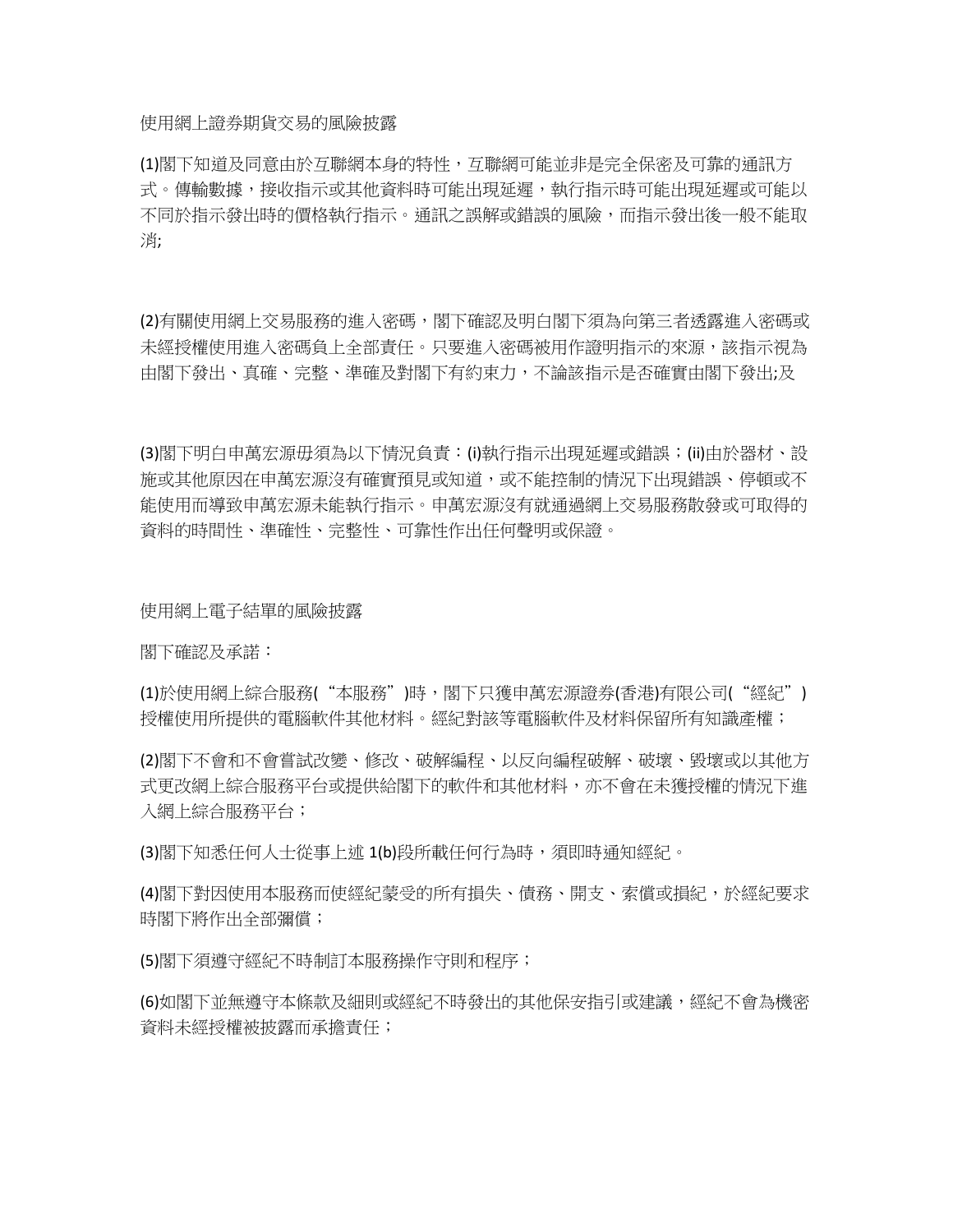(7)閣下不會為其使用本服務而招致的任何損失、損害或開支,包括但不限於對閣下的資 料、軟件、電腦、電訊設備或其他設備造成的任何損失,要求經紀負責或承擔任何責任, 除非此等損失、損害或開支乃完全並直接由經紀的嚴重疏忽或蓄意違責所造成;

(8)經紀或其董事、僱員及代理人或代表毋須(不管是疏忽或其他)對因本服務的不便、延 遲、故障或不能使用而造成閣下因此產生的損失、費用或損害賠償負責;及

(9)閣下因不能準確收取或完全無法收取電子結單而招致損失,則經紀毋須向閣下負上任何 責任。

經紀概不承擔以下各項之責任:

(1)閣下因使用本服務而招致的任何資料損毁或損失;

(2)本服務提供之資料所產生或因依賴該等資料而引致之任何損失、損害或索償;

(3)本服務提供之資料的準確、有效、及時或完整性;及

(4)經紀能力控制範圍以外的事件或情況所導致的本服務及資料或其任何部分出現任何中斷 或暫停。

# 版權

本網站上的資料是不可於未經申萬宏源事前明確的同意下,以任何形式複製、傳送、傳 播、出售、分發、出版、廣播、傳閱、儲存作日後使用或作任何商業用途。

Welcome to the website of Shenwan Hongyuan Group ("Site"). You are encouraged to read this disclaimer carefully before accessing this Site.

The information on this Site is intended only for your general information although such information is obtained or compiled from sources which Shenwan Hongyuan(H.K.) Limited, its subsidiaries and its associated companies(together, "Shenwan Hongyuan Group") believe to be reliable.

Shenwan Hongyuan Group expressly disclaims any warranties or duties regarding, including without limitation, the accuracy, validity, timeliness or completeness of any such information. All information on this Site is provided on an ""as is"" basis and is subject to change without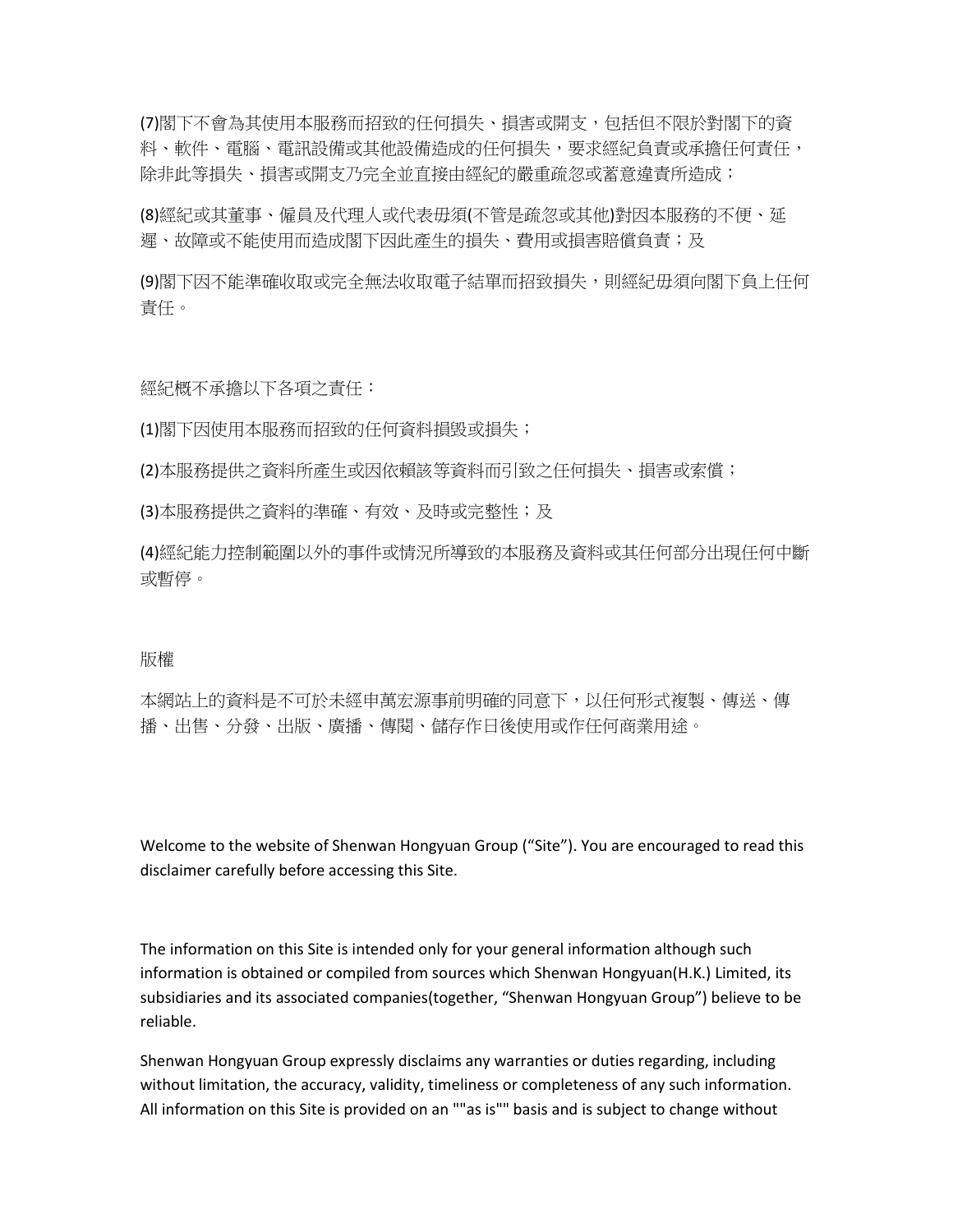prior notice to you. Shenwan Hongyuan Group further expressly disclaims any liability whatsoever for any loss howsoever arising from or in reliance upon the information or opinions in this Site. Due to the nature of the data transmission via internet may be subject to interruption, transmission blackout, delayed transmission and incorrect data transmission. Shenwan Hongyuan Group is not liable for malfunctions in communication facilities not under its control that may affect the accuracy or timeliness of messages you send. You are solely responsible for the risks involved.

### No Offer

Neither the information nor any opinions in this Site constitute solicitation, invitation, inducement, representation of any kind or offer or form whatsoever by Shenwan Hongyuan Group to buy or sell any securities, futures, options or other financial products or provide any service or investment advice. Members and associated persons of Shenwan Hongyuan Group, may from time to time, to the extent permitted by law, make a purchase and/or sale, or offer to purchase and/or sell and/or otherwise deal with any of the securities, futures, options or other financial products referred to in the Site in the open market or otherwise, in each case either as principal or otherwise.

### Use of Links

The viewers may, at their own risks, view other sites via links provided in this Site. Shenwan Hongyuan Group takes no responsibility for the contents and security of such sites, makes no representation as to and shall have no liability for, including without limitation, its accuracy, completeness, timeliness, validity, performance and security of such sites. The linked websites are principally designed and provided to its own jurisdiction. It is the responsibility of the persons who access these websites to observe the applicable laws and regulations of the relevant jurisdiction(s).

### Password Security

You shall keep the password which is used to access your online trading account confidential and shall not disclose them to any person not authorized to operate the online trading account. You shall not store the password on any computer which may be accessed by any unauthorized person. You shall be solely responsible for any disclosure of the password to any third person or any unauthorized use of the password. Shenwan Hongyuan Group is not responsible for unauthorized access to your online trading account due to your failure in safeguarding the password.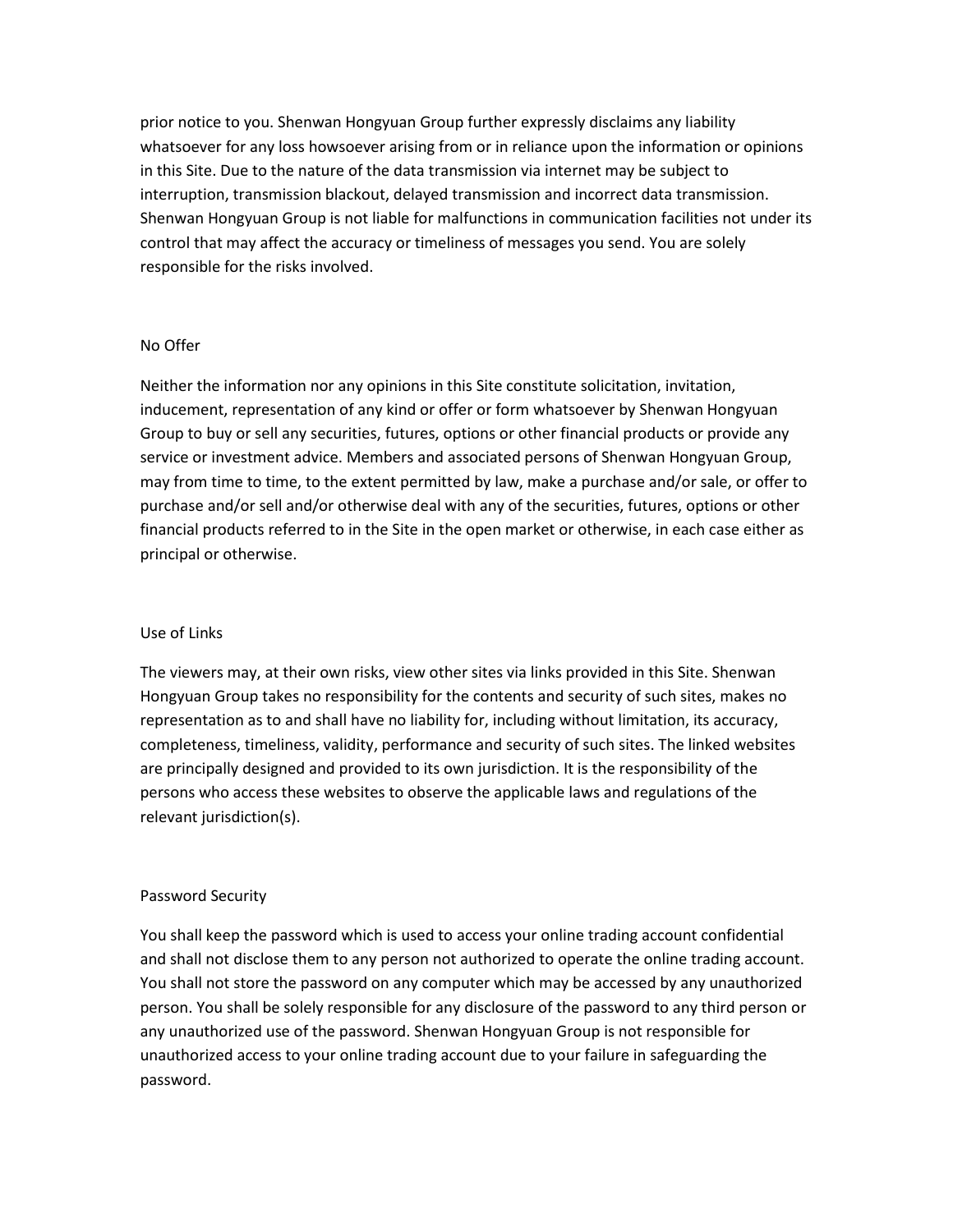Risk Disclosure Statements for using Online Trading Services

(a) In relation to online trading, you should fully aware and accept that, because of the inherent characteristics of the internet, it may not be a completely secure and reliable means of telecommunication and there may be delay in data transmission and receipt of instructions or other information, delays in execution or execution of instructions at prices different from those prevailing at the time the instructions are given. There are also risks of misunderstanding or errors in communication and it is usually not possible to cancel instructions once given;

(b) In relation to the use of the password to the Online Trading Services, you acknowledge and fully understood that you shall be solely responsible for any disclosure of the password to any third person or any unauthorized use of the password. So long as the password is used in identification of the source of instructions, the instructions thereof shall be deemed to have originated from you, as authentic, complete, accurate and binding on you, whether or not such instructions was in fact given by you; and

(c) You understand that Shenwan Hongyuan Group shall not be liable to you for: (i) any delay or error in the execution of instructions, or (ii) non-execution of instructions, due to any error, interruption or non-availability of any equipment, facilities or other circumstances which are not actually foreseen by or actually known to Shenwan Hongyuan Group or which are beyond the control of Shenwan Hongyuan Group and Shenwan Hongyuan Group has not made any representations or guarantees in relation to the timeliness, accuracy, completeness, reliability of any information disseminated or accessible through the Online Trading Services.

Risk Disclosure Statements for using Online Statement Services

You agree and undertake that:

(a) you are only a licensee in respect of all software and other materials provided to you for using the Consolidated eService ("Service") and Shenwan Hongyuan Securities (H.K.) Limited (the "Broker") retains all intellectual property right over such software and materials;

(b) you shall not, and shall not seek to, tamper with, modify, decompile, reverse engineer, damage, destroy or otherwise alter in any way the Consolidated eService platform or the software and material provided to you, nor to gain unauthorized access to the Consolidated eService platform;

(c) you shall, forthwith, notify the Broker if you become aware of any of the acts described in clause 1 (b) above is being perpetrated by any person;